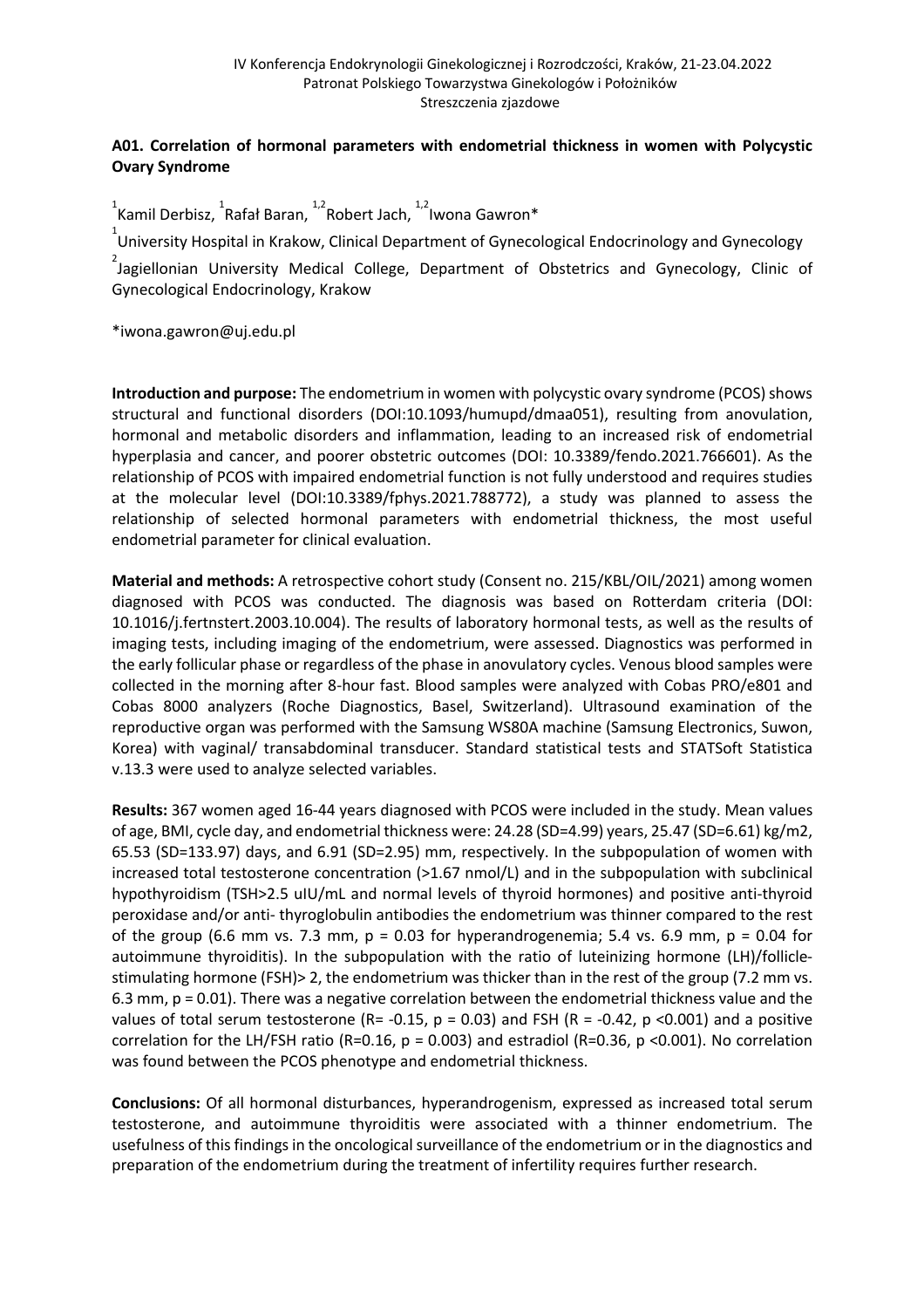## **A02. Is testing for chronic endometritis in idiopathic infertility justified?**

<sup>1,2</sup>lwona Gawron\*, <sup>1,2</sup>Andrzej Zmaczyński, <sup>2</sup>Rafał Baran, <sup>2</sup>Kamil Derbisz, <sup>3</sup>Łukasz Chmura, <sup>3</sup>Piotr Sadowski, <sup>1,2</sup>Robert Jach

<sup>1</sup>Jagiellonian University Medical College, Department of Obstetrics and Gynecology, Clinic of Gynecological Endocrinology, Krakow

<sup>2</sup>University Hospital in Krakow, Clinical Department of Gynecological Endocrinology and Gynecology <sup>3</sup> Jagiellonian University Medical College, Department of Pathomorphology, Krakow

\*iwona.gawron@uj.edu.pl

**Introduction and purpose:** The relationship between chronic endometritis (CE) and subfertility has emerged as an area of new research. CE, defined as the presence of atypical plasmocyte infiltrates in the endometrial stroma, is usually asymptomatic or associated with mild nonspecific symptoms, such as pelvic pain, abnormal uterine bleeding (AUB) and vaginal discharge. It is assumed that CE may reduce endometrial receptivity, impair decidualization and increase uterine contractility, thereby contributing to recurrent implantation failure and miscarriage. Some cases of idiopathic infertility are presumed to be related to CE. The aim was to determine a cut-off point for the number of CE-defining plasmocytes and to evaluate the prevalence of CE in women of reproductive age undergoing office hysteroscopy for intrauterine pathology, idiopathic infertility, AUB and symptomatic cesarean scar defect (CSD).

**Material and methods:** A prospective cohort study (consent number 1072.6120.322.2020) included women who underwent office hysteroscopy, preceded by standard gynecological pre-operative assessment. Office hysteroscopy was performed with Karl Storz 5.0 mm Bettocchi® operative sheath with 2.9 mm 30° telescope with 5Fr working channel, without general anesthesia. Grasping forceps, blunt scissors and bipolar needle electrode were used to treat uterine pathology. Sodium Chloride 0.9% solution was used as the medium. The extracted tissue material was subjected to standard histopathological examination. Additional immunohistochemical staining with Monoclonal Mouse Anti-Human CD138 antibodies was used to detect plasmocytes. The cut-off point for the number of CE-defining plasmocytes was determined by the Receiver Operating Characteristic (ROC) curve. Standard statistical methods and the STATSoft Statistica v.13.3 package were used to analyze specified variables.

**Results:** The study included 240 women aged 18-44 years. The procedure was performed for the following indications: infertility (138/240 women; 57.5%), AUB (135/240 women; 56.3%), uterine polyp (127/240 women; 52.9%), polypoid endometrium (27/240 women; 11.3%), CSD (26/240 women; 10.8%), in various combinations. Plasmocyte concentration was given as the number of plasmocytes/ high power field (HPF). The relationship between the number of plasmocytes and the presence of histological CE markers was calculated using the Spearman's rank correlation confirming the existence of the weak correlation (R=0.34; p <0.01). The optimal cut-off point for the number of CE-defining plasmocytes was determined by means of the ROC curve as 2 plasmocytes/ HPF (Youden Index 0.37; AUC=0.7; 95% CI for AUC of ROC = 0.64-0.77; p=0), with high sensitivity and average specificity. The mean value of plasmocytes/ 1HPF for a treated condition vs. for the group of other indications was: 6.33 vs. 8.68 (p=0.25) for infertility, 8.3 vs. 6.04 (p=0.26) for AUB, 9.01 vs. 5.44 (p=0.08) for uterine polyp, 4.8 vs. 7.6 (p=0.38) for polypoid endometrium, 11.26 vs. 6.8 (p=0.18) for CSD.

**Conclusions**: There was no evidence of higher CE intensity in women with idiopathic infertility compared to other gynecological pathologies. The diagnostics of CE in asymptomatic infertile women without intrauterine pathology, does not seem to be justified. Perhaps an individual benefit can be achieved, but the target group remains to be defined.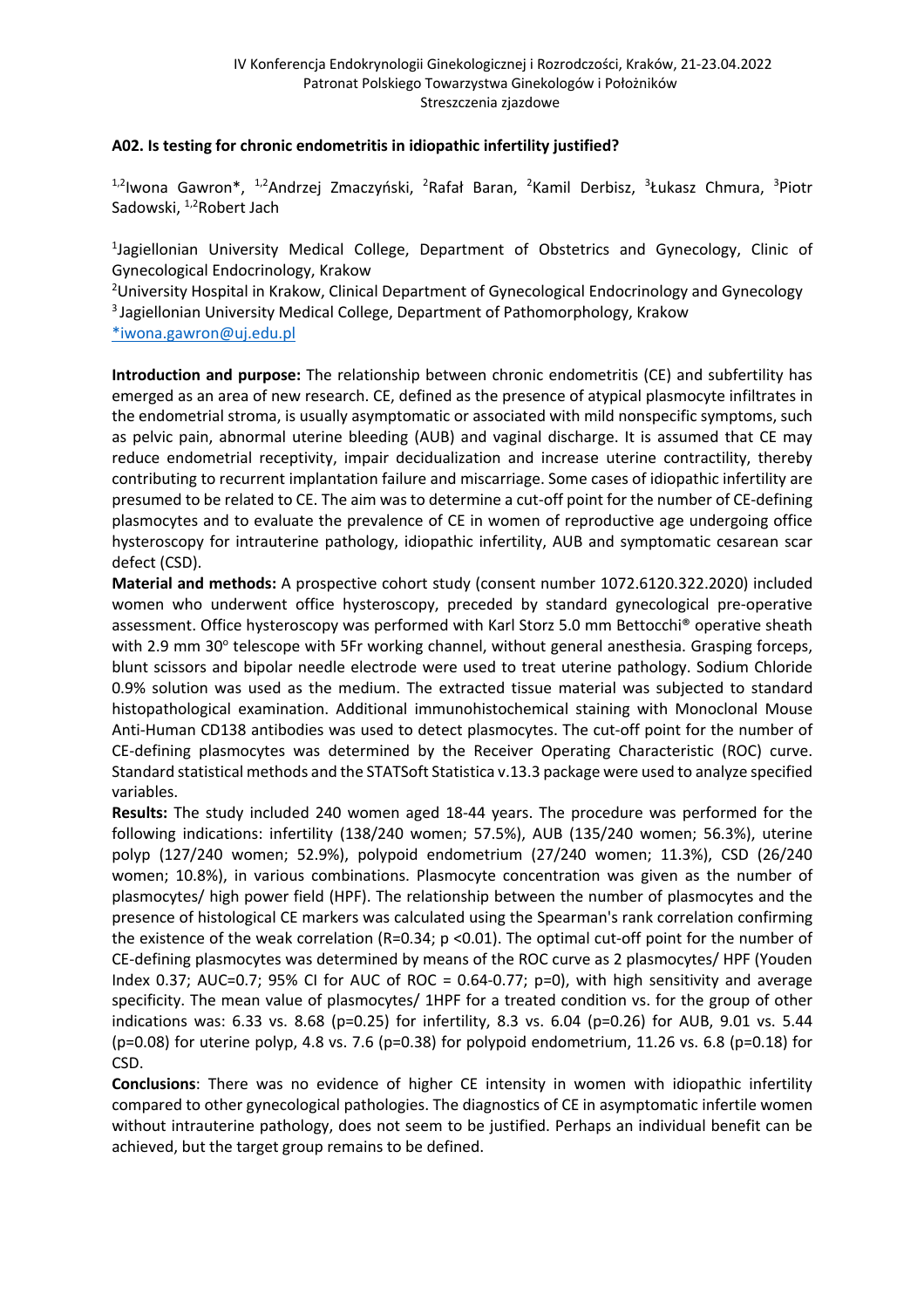#### **A03. Is pelvic endometriosis associated with chronic endometritis?**

<sup>1,2</sup>lwona Gawron\*, <sup>1,2</sup>Andrzej Zmaczyński, <sup>3</sup>Łukasz Chmura, <sup>3</sup>Piotr Sadowski, <sup>2</sup>Rafał Baran, <sup>2</sup>Kamil Derbisz, 2,4Dominika Trojnarska, 1,2Robert Jach

<sup>1</sup>Jagiellonian University Medical College, Department of Obstetrics and Gynecology, Clinic of Gynecological Endocrinology, Krakow

<sup>2</sup>University Hospital in Krakow, Clinical Department of Gynecological Endocrinology and Gynecology 3 Jagiellonian University Medical College, Department of Pathomorphology, Krakow

4 Jagiellonian University Medical College, Institute of Nursing and Midwifery, Laboratory of Fundamentals of Maternity Care, Krakow

\*iwona.gawron@uj.edu.pl

**Introduction and purpose**: Pelvic endometriosis is a complex estrogen-dependent inflammatory syndrome of unknown etiology, altering the microenvironment of the peritoneal cavity and adversely affecting physiological processes related to fertilization. The function of endometrial cells appears to be pathological not only in endometriotic foci but also in eutopic endometrium. One of the factors that may impair endometrial receptivity in the course of endometriosis is chronic endometritis (CE). It is not yet known whether CE is one of the complications of endometriosis or an element of its pathogenesis. Additional endometrial diagnostics is not obligatory, but it could potentially bring additional benefits and contribute to the improvement of obstetric outcomes. The objective is to analyze a potential correlation between pelvic endometriosis and CE.

**Material and methods**: A prospective cohort study (consent no. 1072.6120.76.2021) included women subjected to surgical treatment of endometriosis by laparoscopy due to infertility or pain. Endometriosis was confirmed by histopathological examination of the excised lesion and the stage of the disease was determined according to revised American Society for Reproductive Medicine classification (DOI: 10.1016/s0015-0282(97)81391-x). Endometrial sampling was performed for CE diagnostics. CE was defined as the presence of  $> 1$  plasmocyte in the endometrial stroma/ 1 high power field (HPF) and additional immunohistochemical staining with Monoclonal Mouse Anti-Human CD138 antibodies was used to detect these cells. Standard statistical methods and the STATSoft Statistica v.13.3 package were used to analyze the studied variables.

**Results**: The study included 44 women aged 18-44 years. Laparoscopy was performed due to: infertility and pain in 10 (22.7%), infertility in 5 (11.4%), and pain in 29 (65.9%) women. Endometriosis of the 1st degree was confirmed in 4 (9.1%), of 2nd – in 2 (4.5%), of  $3<sup>rd</sup>$  - in 30 (68.2%), and of 4th - in 8 (18.2%) women. CE was confirmed in 13 women (29.6%), in 10 (22.7%) 1 plasmocyte/ 1 HPF was found, and in 21 (47.7%) no plasmocytes were found in the tested material. Using the Student's t-test, the mean value of plasmocytes/ 1HPF in the group of women with infertility and pain only were compared to the rest of the population, and the results were 4.1 vs. 2.1 (p = 0.28) and 3.2 vs. 1.8 (p = 0.44), respectively. Pearson correlation coefficient of the stage of endometriosis and the intensity of CE, expressed as the number of plasmocytes/ 1 HPF was 0.04 (R = 0.04;  $p = 0.75$ ), showing no correlation between the stage of endometriosis and CE activity.

**Conclusions**: There was no correlation between the severity of endometriosis and CE in the smallsized study population. The indications for endometrial diagnostics, as a potential cause of infertility, have not been confirmed. The hypothetical link between the two inflammatory states requires further research in an appropriately large female population.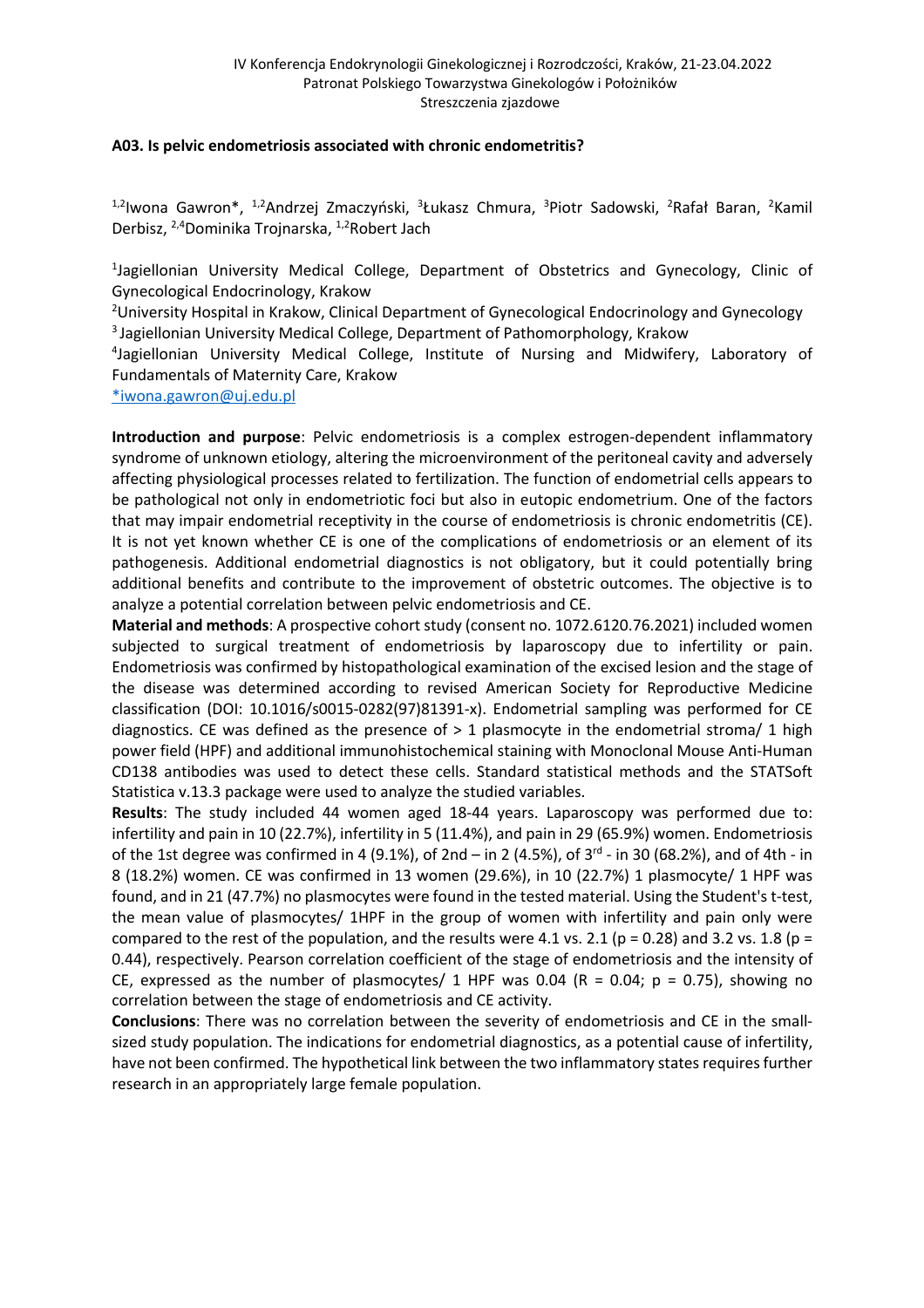#### **A04. The role of office-hysteroscopy in the diagnostics of submucosal adenomyosis.**

#### **1 Rafał Baran\*, 1,2Andrzej Zmaczyński, <sup>3</sup> Piotr Sadowski, 1,2Iwona Gawron**

<sup>1</sup>University Hospital in Krakow, Clinical Department of Gynecological Endocrinology and Gynecology <sup>2</sup>Jagiellonian University Medical College, Department of Obstetrics and Gynecology, Clinic of Gynecological Endocrinology, Krakow

<sup>3</sup>Jagiellonian University Medical College, Department of Pathomorphology, Krakow \*baran.rafal@me.com

**Introduction:** Adenomyosis is defined as an invasion of the myometrium by endometrial glands and stroma. There is no unified disease classification system. A special type of adenomyosis is submucosal adenomyosis (SA), which may contribute to poorer endometrial receptivity, higher rate of miscarriages and abnormal uterine bleeding. The influence of adenomyosis subtypes on pain, bleeding pattern and fertility is difficult to assess (DOI: 10.1016/j.fertnstert.2018.01.006), also due to the high frequency of comorbid pathologies. Traditionally, the diagnosis was made upon hysterectomy, but it does not apply to women of childbearing age. Interestingly, few reports have described hysteroscopic diagnosis of adenomyosis by biopsy. Hysteroscopic diagnosis would enable appropriate treatment. The aim was to analyze the symptoms, indications and pathological results in women clinically diagnosed with adenomyosis during hysteroscopy.

**Materials and methods:** A prospective cohort study (consent no. 1072.6120.322.2020) was conducted among women subjected to office-hysteroscopy due to suspected uterine pathology. A rigid 2.9 mm Karl Storz Bettocchi<sup>®</sup> hysteroscope in a 5 mm outer sheath with a viewing angle of 30 $^{\circ}$  and a 5Fr working channel was used after prior confirmation of the indications for surgery and administration of pain-relieving drugs. Saline solution was used as the medium. The hysteroscopic diagnosis of SA was based on the visualization of: blackish/ dark-bluish or dark-red/ brown hemorrhagic cystic lesions and focal or diffuse mucosal hyperemia/ hypervascularization (DOI: 10.1155/2017/2518396) (Pic.1-4). Foci of SA were removed using grasping forceps and sent for pathological examination. Standard histopathology was performed. Collected data were compiled using Microsoft<sup>®</sup> Excel spreadsheet.

**Results:** 14 women aged 29-42 were diagnosed with SA based on hysteroscopic visual evaluation. Indications for the uterine cavity diagnostics were: secondary infertility in 9 (64.3%), uterine polyp in 4 (28.6%) and primary infertility in 1 (7.1%) woman. The most common symptoms were: abnormal uterine bleeding, in 6 (42.9%) and pelvic pain, in 3 (21.4%) women. Hysteroscopically visualized lesions associated with SA included: polyps (4/13, 30.8%), polyposis (3/13, 23.1%), micropolyps (23.1%), focal hyperemia (2/13, 15.4%), diffuse hyperemia ("strawberry" endometrium) (1/13, 7.7%) and intrauterine adhesions (1/13, 7.7%). All histopathological findings were oncologically unsuspected. No histopathological report confirmed the diagnosis of SA. Chronic endometritis based on immunohistochemical staining for CD138 antigen was confirmed only in 3 cases of endometrial polyp. **Conclusions:** Endometrial sampling is not appropriate for the diagnostics of SA, thus a hysteroscopic clinical evaluation of the uterine cavity is necessary. An endomyometrial layer biopsy is required to confirm SA, however, uterine traumatization in women of reproductive age is avoided. The compatibility of pathological-clinical diagnoses requires further research.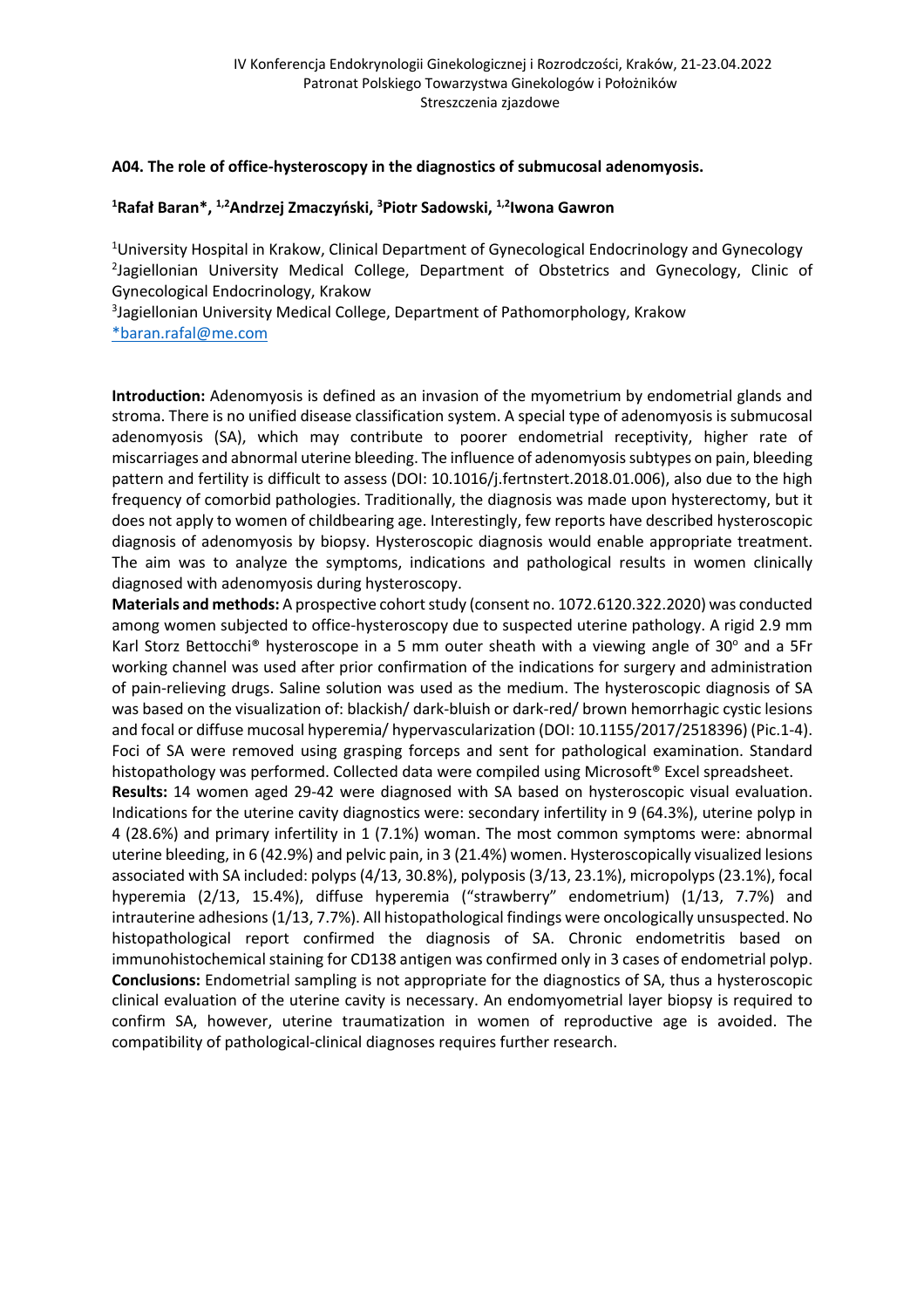### **A05. Combined pharmacological and surgical treatment of cesarean scar pregnancy in one vs. in two hospital stays: a single center experience in a series of cases.**

<sup>1,2</sup>lwona Gawron\*, <sup>1,2</sup>Andrzej Zmaczyński, <sup>1</sup>Rafał Baran, <sup>1</sup>Kamil Derbisz, <sup>1</sup>Jan Wolski, <sup>1,2</sup>Robert Jach

<sup>1</sup>University Hospital in Krakow, Clinical Department of Gynecological Endocrinology and Gynecology <sup>2</sup>Jagiellonian University Medical College, Department of Obstetrics and Gynecology, Clinic of Gynecological Endocrinology, Krakow

\*iwona.gawron@uj.edu.pl

**Introduction and purpose:** There is no standard of care for cesarean scar pregnancy (CSP) as the limited number of cases limits the extrapolation of results. Our center successfully uses two-step treatment with methotrexate and subsequent hysteroscopic evacuation of CSP during two separate hospitalizations. The time in between is assumed to be needed to lose the trophoblast's vital potential and reduce the vascularization of the lesion, which increases the safety of hysteroscopy, but at the same time it delays the disposal of the lesion and exposes the patient to another hospitalization. The benefit of double hospitalization has not yet been demonstrated. The aim of the study was to compare blood loss on hysteroscopy performed during separate hospitalization to hysteroscopy performed during hospitalization for MTX administration.

**Material and methods:** A prospective cohort study (consent no. 1072.6120.321.2020) was conducted based on a case series of women diagnosed with CSP. Women with decreasing B-human Chorionic Gonadotropin (B-hCG) levels were excluded. All women were given a single dose of 100 mg methotrexate (MTX) intravenously; women with visible embryonic features were given an additional 50 mg MTX in intra-amniotic injection, along with 2 ml 15% potassium chloride (KCl) in case of present fetal heartbeat (FH). B-hCG concentration was measured on day 4 and 7. After obtaining satisfactory decrease in B-hCG and the loss of lesion vascularity, all patients underwent hysteroscopic evacuation of CSP remnants by means of a "cold" loop. Standard statistical methods and the STATSoft Statistica v.13.3 were used to analyze the studied variables.

**Results:** The study included 21 women aged 27-42, with a gestational age of 6-12 weeks. FH was present in 11 women (52.4%). All women were administered MTX intravenously, 13 (61.9%) were given an additional dose of MTX in intra-amniotic injection, along with KCl in 11 (52.4%) cases in order to stop FH. The time interval between MTX administration and hysteroscopy was 5-105 days and the mean was 27 days. Pearson's correlation coefficient for the association between the number of days between MTX administration and hysteroscopy and the value of decrease in hemoglobin (Hb) concentration from the baseline concentration after surgery was -0.18 ( $R = -0.18$ ,  $p = 0.43$ ). The mean decrease in Hb concentration after hysteroscopy in the group with initial positive FH and no FH was 2.14 g/dL and 1.1 g/dL ( $p = 0.13$ ), respectively. The trend was shown that the shorter the interval between MTX administration and hysteroscopy, the greater the blood loss, and that the presence of FH was associated with greater blood loss. However, statistical significance was not achieved, probably because the sample size was too small.

**Conclusions:** Extending the time interval until hysteroscopy causes the patient to stay with the lesion longer and requires re-hospitalization, but it probably allows to avoid potential excessive blood loss. The observed trend needs to be verified in a study with a larger population of women.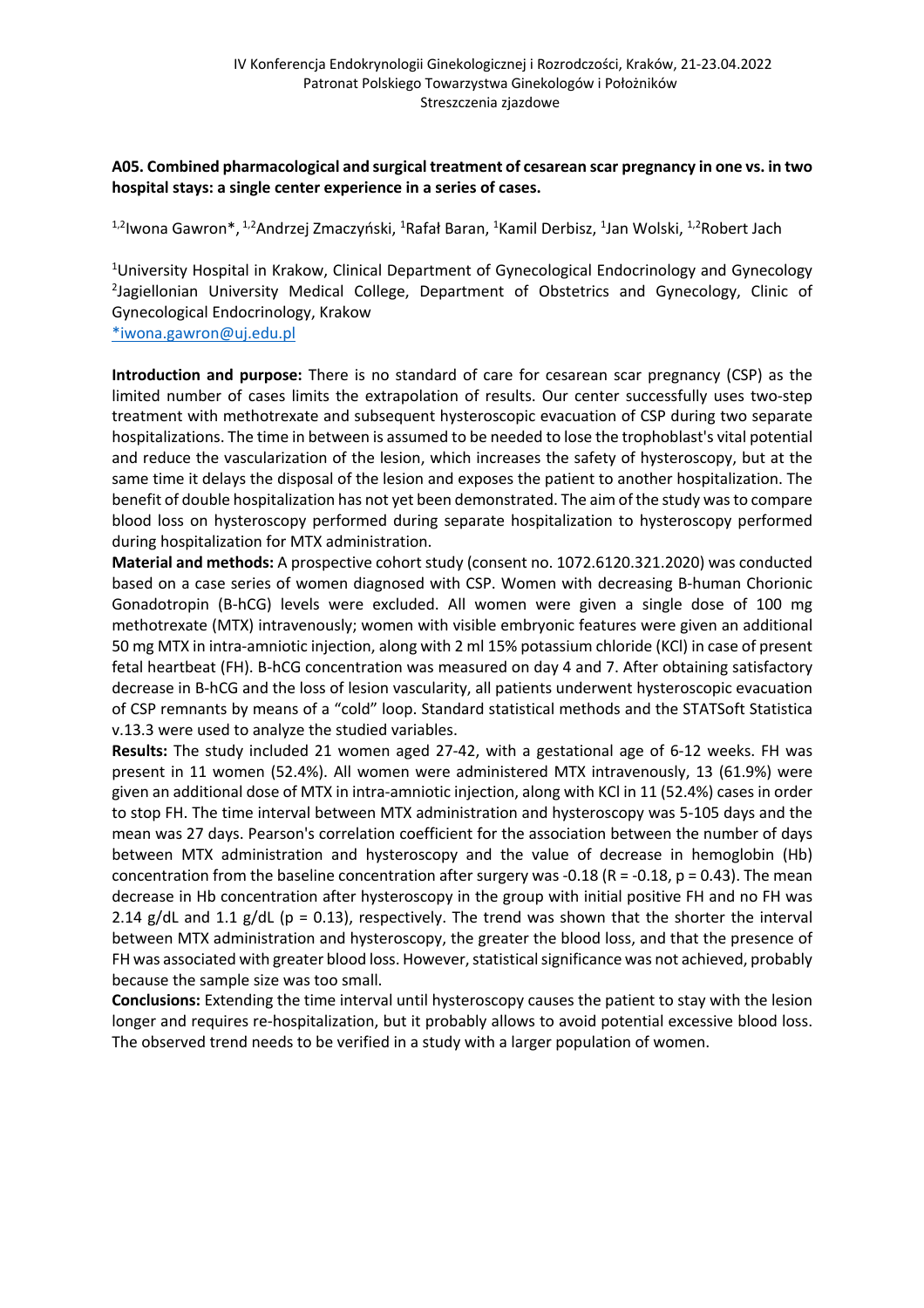# **A06. Wyniki położnicze u kobiet po plastyce niszy w bliźnie po wcześniejszym cięciu cesarskim.**

Magdalena Piróg<sup>1</sup>, Anna Pulka<sup>1</sup>, Olga Kacalska-Janssen<sup>1</sup>, Andrzej Zmaczyński<sup>1</sup>, Robert Jach<sup>1</sup>

<sup>1</sup>Klinika Endokrynologii Ginekologicznej i Ginekologii, Szpital Uniwersytecki w Krakowie, Collegium Medicum Uniwersytetu Jagiellońskiego

**Wstęp i cel:** Nisza w bliźnie po cięciu cesarskim (CC) oceniana jest ultrasonograficznie jako trójkątny hipoechogeniczny obszar w rzucie blizny po histerotomii. Defekt tej blizny staje się istotnym problemem z uwagi na wzrost częstości CC i zwiększa ryzyko wystąpienia: ciąży w bliźnie po CC, zespołu łożyska wrośniętego, łożyska przodujące czy pęknięcia macicy. Ponadto obecność niszy wiąże się wystąpieniem takich objawów jak: nieprawidłowe krwawienie z dróg rodnych, ból podbrzusza czy niepłodność. Aktualnie brak jest rekomendacji określających wskazania do opracowania niszy w bliźnie po CC jak również oceniających skuteczność takiego zabiegu. Celem tej pracy była ocena wyników położniczych u pacjentek po plastyce niszy w bliźnie po CC, u których wskazaniem do wykonania tego zabiegu była niepłodność wtórna.

**Materiały i metody**: 163 pacjentki Kliniki Endokrynologii Ginekologicznej i Ginekologii po plastyce niszy w bliźnie po CC, przeprowadzonych między 11.2017 a 06.2021 r. Z tej grupy wyłoniono pacjentki z niepłodnością wtórną, u których potwierdzono obecność niszy w bliźnie po CC w oparciu o obraz usg TV, oceniono jej wielkość, a także wykluczono inne przyczyny niepłodności wtórnej, w tym czynnik męski. Opracowanie blizny po CC wykonano drogą laparotomii vel. laparoskopii wraz z histeroskopią. Po minimum 6-miesięcznym okresie od zabiegu stosowania skutecznej antykoncepcji pacjentki rozpoczęły starania o ciążę.

**Wyniki:** Wśród 22 pacjentek ze wskazaniem do zabiegu z uwagi na niepłodność wtórną u 15 plastyka niszy wykonana była drogą laparotomii, natomiast u 7 drogą laparoskopii wraz z histeroskopią. Średni wiek pacjentek wynosił 32.5±4.7 lat, a BMI 21.7±2.6 kg/m<sup>2</sup>. Przed plastyką niszy pacjentki były po dwóch (n=9) lub jednym (n=13) CC. CC elektywne wykonano u 8 pacjentek, natomiast u 14 wskazaniami były: zagrażającą wewnątrzmaciczną zamartwica u płodu (n=6) i brak postępu porodu (n=8). Po opracowaniu niszy 86,4% pacjentek zaszło spontanicznie w ciążę (n=19). U jednej pacjentki doszło do poronienia 6/7 t.c, przebieg pozostałych ciąż był niepowikłany. Wszystkie ciąże rozwiązano drogą CC po ukończonym 39 t.c.

**Wnioski:** Nisza w bliźnie po CC jest istotnym czynnikiem niepłodności wtórnej. Przeprowadzenie plastyki niszy drogą laparoskopii vel laparotomii pozwala na uzyskanie ciąży oraz nie wpływa na ryzyko wystąpienia powikłań położniczych takich jak ciąża w bliźnie po CC, zespół łożyska wrośniętego, łożysko przodujące czy pęknięcie macicy.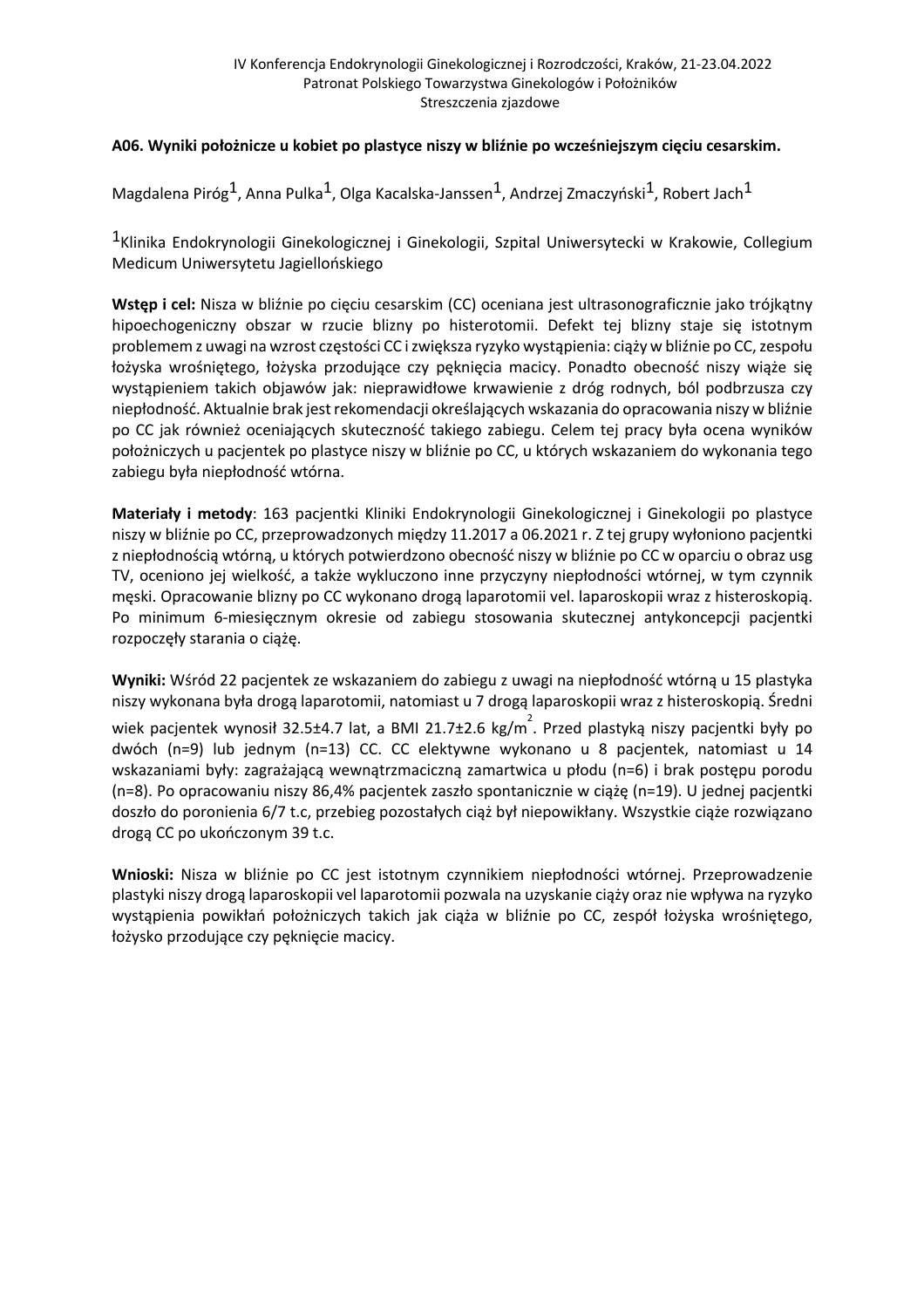## **A07. Case series of three nulliparous women with endometrial cancer managed in the oncofertility program.**

Magdalena Massalska-Wolska<sup>\*1</sup>, Jan Wolski<sup>1</sup>, Iwona Gawron<sup>1,2</sup>, Andrzej Zmaczyński<sup>1,2</sup>, Karolina Jakubiec-Wiśniewska $3,4$ , Robert Jach $1,2$ 

<sup>1</sup>University Hospital in Krakow, Clinical Department of Gynecological Endocrinology and Gynecology,<br><sup>2</sup>Lagiellonian, University, Medical, College, Department, of Obstetrics, and Gynecology, Clinic of <sup>2</sup>Jagiellonian University Medical College, Department of Obstetrics and Gynecology, Clinic of Gynecological Endocrinology, Krakow, <sup>3</sup>Jagiellonian University Medical College, Department of Obstetrics and Gynecology, Clinic of Obstetrics and Perinatology, <sup>4</sup>University Hospital in Krakow, Clinical Department of Obstetrics and Perinatology, \*magdalena.massalska-wolska@uj.edu.pl

**Introduction:** Endometrial cancer (EC) is the most common malignant neoplasm of the female genital tract in developed countries. EC is most common in postmenopausal women, but approximately 25% of cases are in premenopausal women and 3-5% are <40 years of age. Most women are diagnosed at FIGO I stage by the early appearance of abnormal uterine bleeding or abnormal pap smear, where the 5-year survival rate is >90% [1]. Standard treatment consists of a simple hysterectomy with bilateral salpingo-oophorectomy. Unfortunately, radical surgical treatment prevents pregnancy in the future. Fertility-sparing therapy can be introduced to women with FIGO IA EC without myometrial invasion. The aim of this overview is to present three individuals with different outcomes of fertility-sparing treatment.

**Materials and methods**: The series included 3 women of reproductive age treated in the years 2018-2022 for the preoperative diagnosis of a uterine polyp, associated with infertility, heavy menstrual bleeding (HMB) or otherwise asymptomatic. Diagnostics were performed by means of office-hysteroscopy (Karl Storz 5.0 mm Bettocchi® operative sheath, 2.9 mm 30º telescope, 5Fr working channel), operative hysteroscopy (Karl Storz 10 mm resectoscope) and dilation and curettage (D&C). Pathological examination of the tissue material from the primary surgery confirmed atypical endometrial hyperplasia (AEH) and/or EC. Medroxyprogesterone acetate (MPA) in the oral and/or depot form and the levonorgestrel-releasing intrauterine system (LNG-IUS) were used in the treatment. Control endometrial (EB) biopsies were performed at 3-6 months intervals. All women were offered in vitro fertilization (IVF).

**Results:** Patient No. 1, aged 35, G0P0, was diagnosed with AEH on hysterolaparoscopy performed due to infertility. In 2019- 2022 she was treated with MPA (oral and depot) and LNG-IUS, undergoing a 5-time EB indicating a progression to G1 endometroid carcinoma, performing IVF in the meantime and obtaining blastocysts subjected to the freeze-all strategy. The patient is currently awaiting the decision of the oncological council. Patient No. 2, aged 36, G0P0, was diagnosed with adenocarcinoma of ambiguous origin, more indicative of the endometrium than the cervix, in office and subsequent operative hysteroscopy, performed due to infertility. In 2019-2021 the patient was treated with MPA (depot). In the meantime, she underwent cervical conization with LSIL confirmation and 2 IVF programs, obtaining blastocysts subjected to freeze-all strategy. Hysteroscopic EB has shown complete EC regression. The patient is currently treated due to "thin endometrium" before planned thawed-embryo transfer. Patient No. 3, aged 31, G3P0, currently at 35 weeks of pregnancy, was diagnosed with endometrioid carcinoma G2 on D&C. The patient was treated with MPA (oral). In 2018-2020, she underwent 6 more D&C due to HMB and miscarriage. No EC was found in any D&C material. The patient was referred to IVF, but got pregnant spontaneously.

**Conclusions:** Pharmacological treatment of EC is not optimal, but is an important option for women in whom EC may be the cause of infertility. All three women experienced different treatment outcomes and sequelae. There are no diagnostic tools allowing the selection of optimal pharmacotherapy and the prediction of treatment results.

1. American College of Obstetricians and Gynecologists. ACOG practice bulletin, clinical management guidelines for obstetrician-gynecologists, number 65, August 2005: management of endometrial cancer. Obstet Gynecol 2005; 106:413.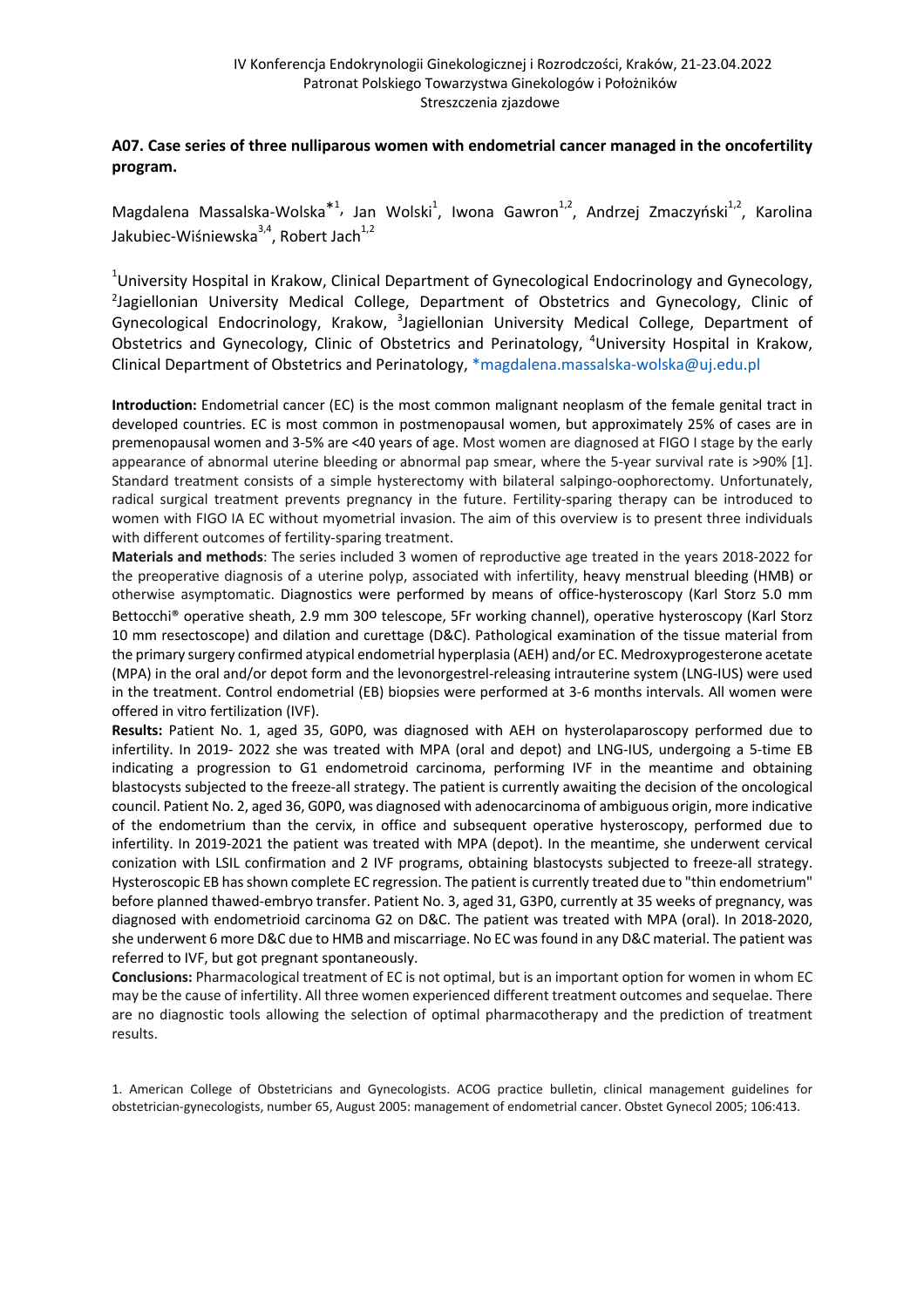# **A08. The state of health and the quality of life in women suffering from endometriosis**

Monika Ruszała $^1$ , Dominik Dłuski $^1$ , Izabela Winkler $^2$ , Jan Kotarski $^3$ , Tomasz Rechberger $^4$ , Marek Gogacz $^5$ 

**1** Chair and Department of Obstetrics and Perinatology, Medical University of Lublin, 20-090 Lublin, Poland

**2** 2nd Department of Gynecology, St John's Center Oncology, 20-090 Lublin, Poland

**<sup>3</sup>**I Chair and Department of Oncological Gynaecology and Gynaecology, Medical University of Lublin, 20-081 Lublin, Poland

**4** 2nd Chair and Department of Gynecology, Medical University of Lublin, 20-954 Lublin, Poland

**Wstęp i cel:** The quality of life is related to good health, family relations, feeling of self-esteem, ability to cope with difficult situations. Endometriosis is a chronic condition which affects different areas of life. The lack of satisfaction in everyday life is mainly due to constant pain. The process of adjusting to a life with illness is associated with negative emotions. The disease can take away the ability to be physically active, get an education, work continuously, interact with friends. The aim of the study is to review the current state of knowledge concerning the impact of social and medical factors on a women's population affected by endometriosis.

**Materiał i metody:** The review and analysis of medical literature published in 2017-2022 was performed using information from the PubMed database. The study based on the following issues: the quality of life in women suffering from endometriosis, understanding the results of chronic disease by family members and partners, reproductive health and endometriosis.

**Wyniki:** Endometriosis affects almost every third woman at the reproductive age, especially between 25 and 29 years of age. Only 22,8% of them are asymptomatic. It has been reported that almost every second woman with endometriosis cannot be a parent, which is indisputable one of the basic needs in human life. The phenomenon varies between 3.5% and 16.7% depending on the region of the world, women's age and comorbidities. Women who suffer from endometriosis become pregnant later than unaffected onces, which may be associated with a higher risk of perinatal complications. Over time and severity of the disease, women manifest more frequent fatigue in daily life, somatization and stress. Due to 75.9% of women who report taking OTC, variety of pain sensations that do not correlate with the severity of the disease, the use of other nonconventional ways to alleviate the symptoms, such as psychotherapy, a healthy diet, physical activity, herbal therapies and others, are recommended.

**Wnioski:** A multi-disciplinary care, social support and cognitive-behavioral therapy are needed. The attitude of patients towards the disease, acceptance of life with a chronic disease seems important. A better comprehension of all bio-psycho-social aspects implicated in women's well-being and pain experience on endometriosis needs more research in the near future.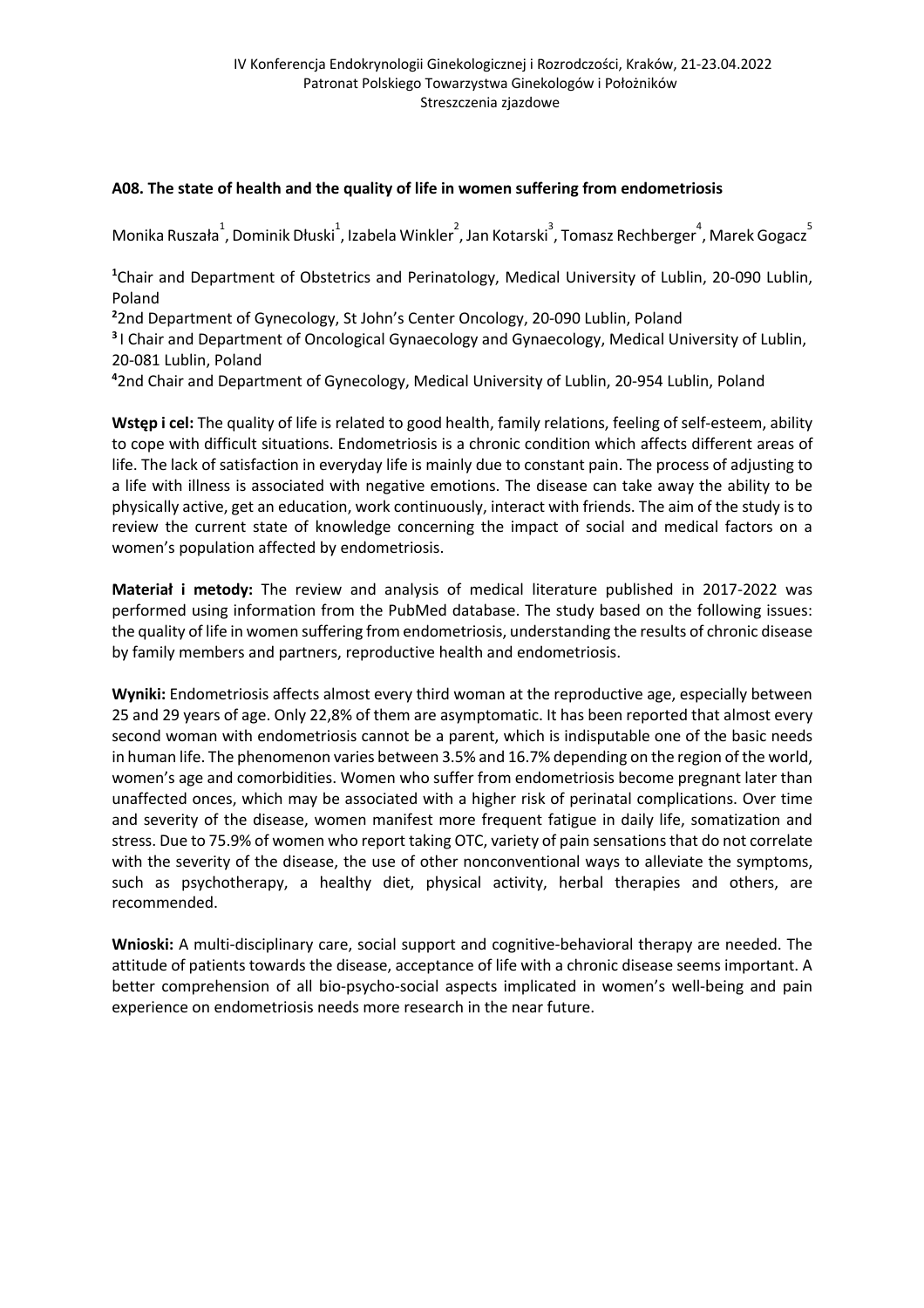#### **A09. Satysfakcja kobiet z histeroskopii diagnostycznej metodą waginoskopową**

<sup>1</sup>Rafał Baran\*, <sup>1,2</sup>Iwona Gawron, <sup>1,2</sup>Andrzej Zmaczyński, <sup>1</sup>Piotr Bralewski, <sup>1</sup>Kamil Derbisz, <sup>1,2</sup>Robert Jach

<sup>1</sup>Szpital Uniwersytecki w Krakowie, Oddział Kliniczny Endokrynologii Ginekologicznej i Ginekologii <sup>2</sup>Uniwersytet Jagielloński Collegium Medicum, Katedra Ginekologii i Położnictwa, Klinika Endokrynologii Ginekologicznej, Kraków

\*baran.rafal@me.com

**Wstęp i cel:** Satysfakcja, czyli ocena własnego doświadczenia pacjenta w systemie opieki zdrowotnej, w światowej medycynie odgrywa istotną rolę od przeszło 30 lat. Pomiar satysfakcji wyodrębnił się jako miernik jakości opieki zdrowotnej wskutek zmiany postrzegania roli klinicystów, jako zapewniających poprawę jakości życia oraz pacjentów, jako konsumentów opieki zdrowotnej oraz włączenia perspektywy pacjenta w proces monitoringu jakości świadczeń i kształtowania polityki zdrowotnej. Biorąc pod uwagę fakt, że doświadczenie pacjenta, oprócz pomocy w ocenie skuteczności małoinwazyjnych technik chirurgicznych, ma kluczowe znaczenie dla ogólnej poprawy jakości usług oraz istotny wpływ na ostateczny wynik leczenia, przeprowadzono ankietowe badanie satysfakcji z histeroskopii diagnostycznej metodą waginoskopową.

**Materiał i metody:** Przeprowadzono badanie ankietowe (opinia nr 1072.6120.127.2021) wśród pełnoletnich kobiet poddanych histeroskopii diagnostycznej, z zastosowaniem zwalidowanej, anonimowej ankiety. Kwestionariusz został zweryfikowany przez niezależny wielodyscyplinarny zespół. Ankieta obejmowała pismo przewodnie, instrukcję oraz pytania jednokrotnego wyboru, skategoryzowane względem etapów hospitalizacji: i) informacje ogólne, ii) pytania dotyczące kwalifikacji do zabiegu, iii) pytania dotyczące przebiegu zabiegu. Histeroskopię wykonano po uprzednim potwierdzeniu wskazań, dożylnym podaniu 100 mg ketoprofenu oraz miejscowym podaniu 2 ml 1% lidokainy, z zastosowaniem 5 mm płaszcza zewnętrznego Karl Storz Bettocchi® z

optyka śr. 2,9 mm o kacie patrzenia 30<sup>0</sup> i kanałem roboczym 5 Fr. Medium stanowił roztwór soli fiziologicznej. Brak znieczulenia ogólnego zapewniał kontakt z pacjentem, ale narażał na doznania bólowe. Do analizy wybranych zmiennych wykorzystano kompletnie wypełnione ankiety oraz arkusz kalkulacyjny Microsoft® Excel.

**Wyniki:** W badaniu przeanalizowano rekordy ze 120 ankiet. Kobiety w wieku 31-40 lat stanowiły 57,50% badanych. 99,17% kobiet zadeklarowało możliwość zadawania pytań w procesie kwalifikacji do zabiegu, co u 43,44% pozwoliło na rozwianie wszelkich wątpliwości odnośnie procedury. Stopień klarowności i jakość przekazanych informacji został oceniony na ≥ 8 w 10-punktowej skali przez odpowiednio 88,33% i 78,33% kobiet. U 87,50% kobiet uzyskane informacje pozwoliły zmniejszyć niepokój. 76,67% kobiet oceniło poczucie bezpieczeństwa na ≥ 8/10 punktów. 54,17% kobiet podało fakt przedstawienia przez lekarza alternatywnego postępowania leczniczego. Informowanie przez operatora o kolejno wykonywanych czynnościach podczas zabiegu i możliwym chwilowym zwiększeniu dolegliwości bólowych podano w odpowiednio 95% i 93,33% przypadków. 79,18% kobiet oceniło kwestię poczucia komfortu i bezpieczeństwa w trakcie zabiegu na ≥ 8/10 punktów. 50,83% kobiet podało, że zgłoszenie odczuwaniu bólu wiązało się z przerwaniem wykonywanych czynności przez operatora. 83,33% kobiet oceniło komunikację z operatorem w trakcie zabiegu na ≥ 8/10 punktów. Dolegliwości bólowe w trakcie zabiegu oceniane w 10-stopniowej skali VAS, gdzie 0 to totalny brak dolegliwości bólowych, a 10 najgorszy ból dotąd odczuwany w życiu, miały rozkład normalny (*p=0,007*) (*Ryc. 1*). 93,33% kobiet zadeklarowało akceptację ponownego zabiegu histeroskopii diagnostycznej metodą waginoskopową w razie wystąpienia takiej konieczności.

**Wnioski:** Wyniki badania ankietowego pokazują, że histeroskopia diagnostyczna metodą waginoskopową jest dobrze tolerowaną procedurą diagnostyczno-leczniczą. Udoskonalenia wymaga efektywna komunikacja w relacji lekarz-pacjent, zwłaszcza na etapie informowania i badania kwalifikującego, mająca kluczowe znaczenie dla satysfakcji z udzielonego świadczenia zdrowotnego.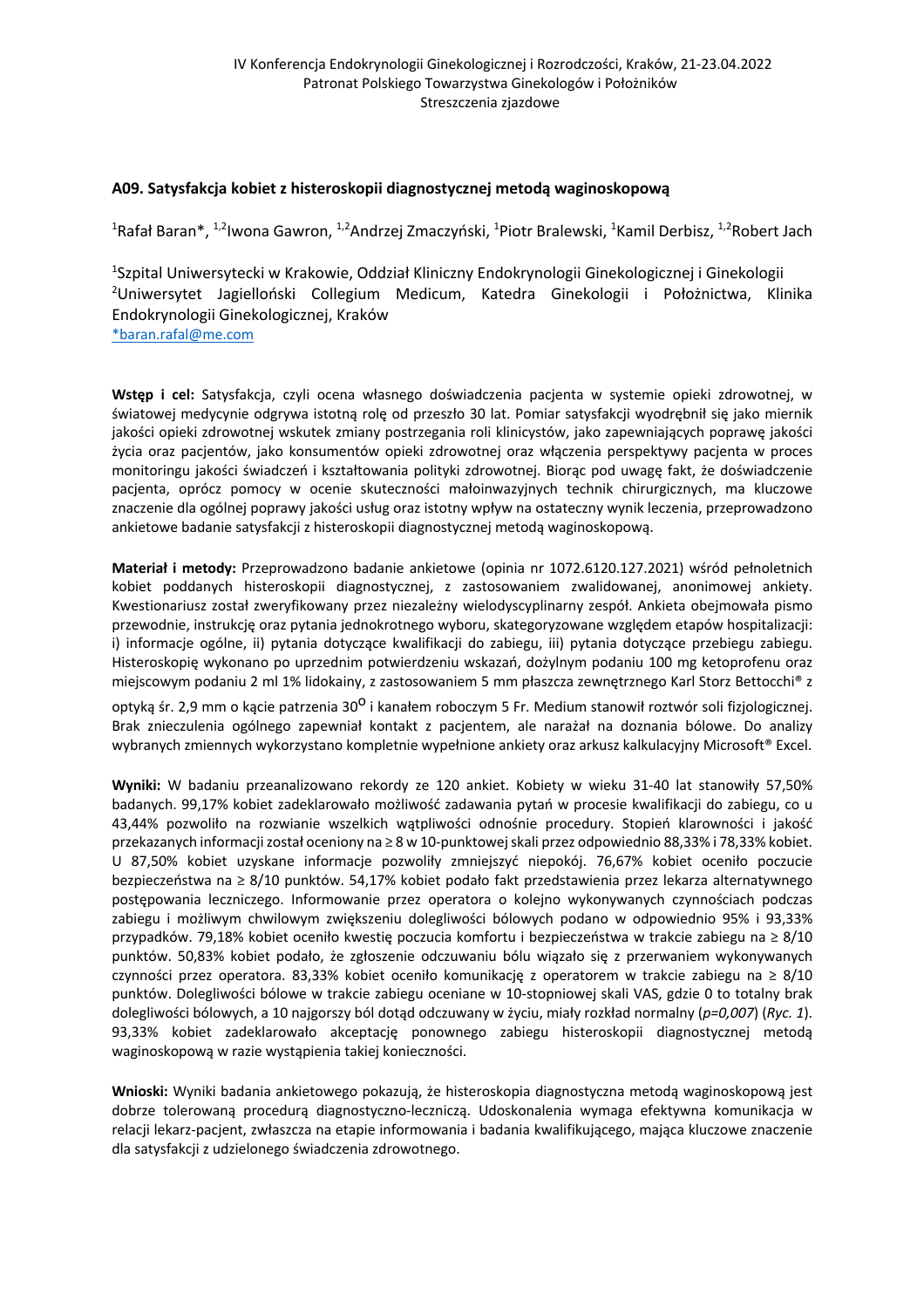# **A10. Conservative management of cervical pregnancy in a woman with recurrent ectopic pregnancy: a case report**

<sup>1,2</sup>Andrzej Zmaczyński, <sup>2</sup>Rafał Baran, <sup>2</sup>Kamil Derbisz, <sup>1,2</sup>Robert Jach, <sup>1,2</sup>Iwona Gawron\*

<sup>1</sup>Jagiellonian University Medical College, Department of Obstetrics and Gynecology, Clinic of Gynecological Endocrinology, Krakow

<sup>2</sup>University Hospital in Krakow, Clinical Department of Gynecological Endocrinology and Gynecology \*iwona.gawron@uj.edu.pl

**Introduction and purpose:** Cervical pregnancy (CP) accounts for <1% of ectopic pregnancies (DOI: 10.1002/uog.2602). CP is believed to be associated with the highest risk of complications, including hemorrhage requiring hysterectomy. Due to the rarity of cases and the lack of randomized trials, no treatment standards have yet been established. The management of CP is a diagnostic and therapeutic challenge, especially in the case of previous obstetric failures and a strong desire to preserve fertility. Therefore, the choice of treatment depends on the woman's procreation plans and the experience of the treatment center. The aim is to present an effective combined conservative treatment of cervical pregnancy in a woman with recurrent ectopic pregnancy.

**Material and methods:** A 40-year-old woman, G5P0, was referred in 6th week of pregnancy due to suspected CP. 28 days earlier she had undergone a thawed embryo transfer (FET) in an in vitro fertilization program (IVF). The embryo was transferred to half the length of the uterine cavity. On admission, she was hemodynamically stable and presented moderate uterine bleeding. Past medical history included: 4 prior pregnancies of extra-uterine location (G1-right tubal pregnancy treated with methotrexate, G2-left tubal pregnancy treated with laparoscopic salpingotomy, G3-right tubal pregnancy treated with laparoscopic salpingectomy, G4-left tubal pregnancy treated with laparoscopic salpingectomy), BRCA1 mutation, hereditary breast and ovarian cancer, diagnostic hysteroscopy&laparoscopy and hypothyroidism. After the diagnosis was confirmed, the woman was qualified for conservative treatment: pharmacotherapy followed by hysteroscopic evacuation of abnormal tissues.

**Results:** CP was confirmed by transvaginal ultrasound (TVS) (Pic.1) showing an empty uterine cavity and an 11.5 mm diameter gestational sac located below the internal cervical os within the anterior endocervical wall, containing a viable embryo with crown-rump length of 2.6 mm and heart rate of 150 bpm, and a 3.1 mm diameter yolk sac. The primary concentration (day 0) of B-human chorionic gonadotrophins (B-hCG) was 4092 mIU/ml. After confirming the diagnosis and obtaining informed consent, 50 mg of methotrexate+15% potassium chloride (KCl) was administrated in an intra-amniotic injection under TVS control (day 0), resulting in embryo cardiac arrest, followed by 100 mg intravenous methotrexate administration (days 0 and 7). On day 10, the CP remnants were evacuated via operative hysteroscopy (Pic.2) using a 10 mm resectoscope, by means of cold loop without electrics. Serial BhCG measurements were: day 4-3896 mIU/ml, day 7-4540 mIU/ml, day 10-3879 mIU/ml, day 12-1449 mIU/ml. The patient was discharged home on day 12, after obtaining a satisfactory decrease in B-hCG concentration. The hemoglobin concentration on day 0 was 13.7 g/dl, and 13.2 g/dl on day 12. Blood loss was minimal and the patient did not require blood products transfusion.

**Conclusions:** Combined pharmacological treatment followed by hysteroscopic evacuation of ectopic remnant products of conception is an effective and safe option in women with CP who wish to preserve fertility. Endometrial disorders resulting in embryo implantation at a location distant to the transfer site (PMCID: PMC7431202) remain a target for further research.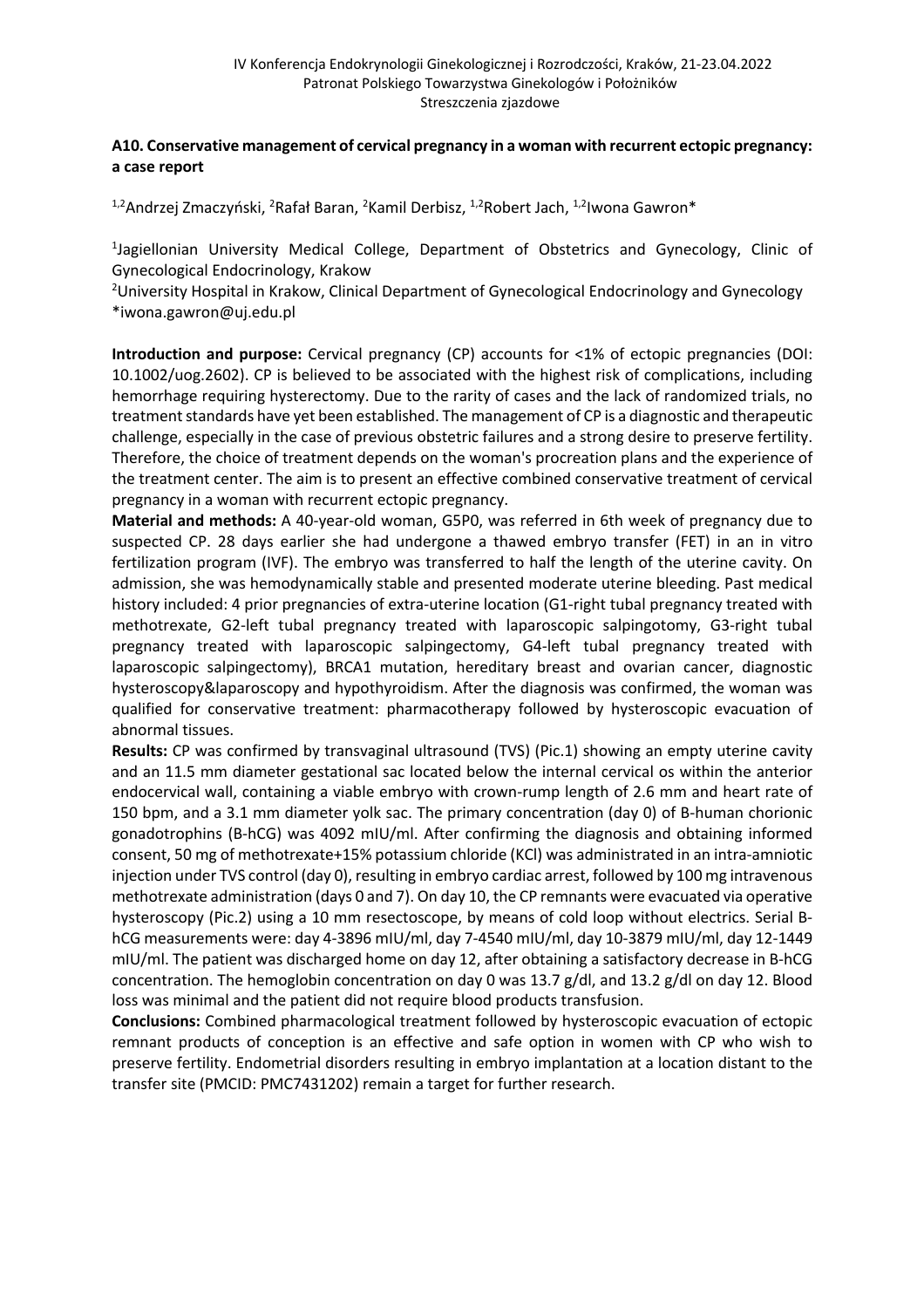#### **A11. Fresh embryo transfer complicated by cesarean scar pregnancy: a case report.**

<sup>1,2</sup>lwona Gawron\*, <sup>1,2</sup>Andrzej Zmaczyński, <sup>3</sup>Bartosz Chrostowski, <sup>1,2</sup>Robert Jach

<sup>1</sup>Jagiellonian University Medical College, Department of Obstetrics and Gynecology, Clinic of Gynecological Endocrinology, Krakow

<sup>2</sup>University Hospital in Krakow, Clinical Department of Gynecological Endocrinology and Gynecology <sup>3</sup>Artvimed, Centre for Reproductive Medicine, Krakow

\*iwona.gawron@uj.edu.pl

**Introduction and purpose:** Cesarean scar pregnancy (CSP) is a rare type of ectopic pregnancy, but its incidence increases with increasing rate of cesarean sections (doi: 10.1016/S0140-6736(18)31928-7). CSP may cause potentially life-threatening complications requiring an emergent hysterectomy. Due to the low incidence and heterogeneity of cases, no guidelines have been established, thus when choosing a management, treatment centers are guided by their experience and patient preferences. CSP complicating infertility treatment is even more of a therapeutic challenge, as the goal of treatment is not only to remove the lesion, but also to preserve fertility. We present a successful conservative management of CSP that occurred in the course of infertility treatment with the use of assisted reproductive techniques.

**Material and methods:** A 38-year-old woman, G1P1, was referred from an infertility treatment center in the 6th week of pregnancy due to a suspicion of CSP. The woman underwent a fresh single embryo transfer on the 5<sup>th</sup> day following oocyte retrieval. The embryo was transferred to half the length of the uterine cavity. The indication for in vitro fertilization was unexplained secondary infertility. The woman's medical history included cesarean section 4 years earlier, spontaneous abortion in the first trimester 2 years earlier and diagnostic hysteroscopy&laparoscopy 6 months earlier. After confirming the diagnosis of CSP and discussing the options for further management, the woman applied to the Bioethics Committee for consent to terminate the ectopic pregnancy.

**Results:** The ultrasound (TVS) (Pic.1) revealed an empty uterine cavity with a second-phase endometrium 10 mm thick, a single gestational sac implanted in the caesarean scar with a viable embryo with a heart rate of 154 bpm and a crown-rump length of 6.7 mm/6w4d, and a residual myometrial thickness of 2.2 mm. The baseline B-human chorionic gonadotropin (B-hCG) concentration was 7156 mIU/ml. After obtaining the consent of the Bioethics Committee to terminate an ectopic pregnancy, 50 mg of methotrexate + 15% potassium chloride was administrated in an intra-amniotic injection under TVS control (day 0) with woman's consent, resulting in embryo cardiac arrest, followed by 100 mg intravenous methotrexate administration (day 0). Serial B-hCG levels were: day 4-6644 mIU/ml, day 7-4147 mIU/ml. On day 7, the patient was discharged home and re-admitted for hysteroscopic evacuation of conception product remnants on day 27. The procedure (Pic.2) was performed using an operative hysteroscopy using a 10 mm resectoscope, by means of cold loop without electrics. The lesion was completely removed from the caesarean scar niche. The operative time was 20 minutes and blood loss approximately 50 ml. The patient was discharged the next day in good general condition.

**Conclusions:** Combined pharmacological and surgical treatment, after inducing a decrease in trophoblast activity, is a safe and effective treatment, sparing the reproductive organ. The mechanism by which the transferred embryo develops in the scar, postulated as the cause of secondary infertility (doi: 10.1093/humrep/dez295), remains a target for further research.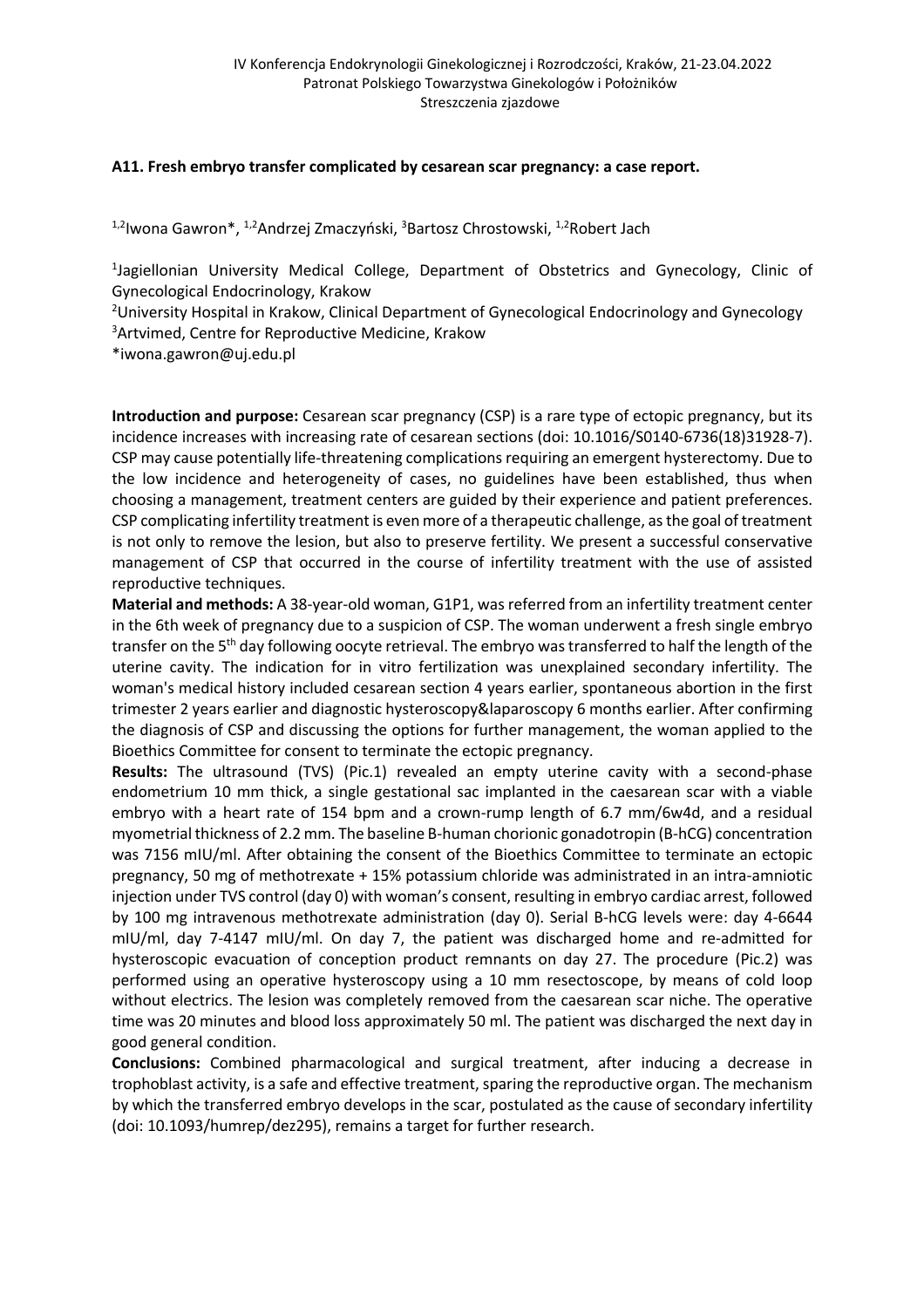### **A12. Guz pęcherza moczowego u kobiety poddanej stymulacji mnogiego jajeczkowania do procedury zapłodnienia pozaustrojowego.**

Dawid Maduzia<sup>1,2\*</sup>, Mateusz Ostachowski<sup>3</sup> <sup>1</sup>Uniwersytet Jagielloński Collegium Medicum, Katedra Anatomii <sup>2</sup> Centrum Leczenia Niepłodności Parens, Kraków <sup>3</sup> Szpital Uniwersytecki w Krakowie, Oddział Kliniczny Urologii i Urologii Onkologicznej \*dawid.maduzia@uj.edu.pl

**Wstęp i cel**: Niepłodność dotyka 10-16% par w wieku rozrodczym w Polsce, łącznie jest to około miliona par. Większość par w populacji polskiej nie pozostaje pod specjalistyczną opieką ośrodków leczenia niepłodności. Rak pęcherza moczowego występuje u 2,4/100 000 kobiet, sporadycznie przed 40 rokiem życia. W 75% przypadków występuje pod postacią raka nieinwazyjnego. Wczesne rozpoznanie i odpowiednie leczenie dają szansę 5-letniego przeżycia na poziomie 96% w tej grupie pacjentów. Rak dróg moczowych w czasie ciąży jest niezwykle rzadki i dotyczy około 13/ 1 000 000 ciąż (doi:10.1067/s0002-9378(03)00537-4).

**Materiał i metody:** 28-letnia kobieta została przyjęta do ośrodka leczenia niepłodności z powodu 2 letnich starań o ciążę. W trakcie diagnostyki u kobiety zdiagnozowano hiperprolaktynemię i niedoczynność tarczycy, natomiast u partnera asthenoteratozoospermię, potwierdzając czynnik męski niepłodności. Włączono leczenie hormonalne hiperprolaktynemii i niedoczynności tarczycy. Partnera skonsultowano urologicznie i wdrożono odpowiednie leczenie nie uzyskując poprawy parametrów nasienia. Przeprowadzono 2 inseminacje domaciczne nasieniem partnera nie uzyskując ciąży. Parę zakwalifikowano do procedury zapłodnienia pozaustrojowego (IVF) metodą docytoplazmatycznej iniekcji plemnika (ICSI). Stymulację jajników wykonano w krótkimprotokole antagonistycznym. Z uwagi na ryzyko wystąpienia zespołu hiperstymulacji jajników (OHSS) stymulację zakończono przy użyciu agonisty GnRH uzyskując 14 dojrzałych oocytów MII. Uzyskano 2 blastocysty w 5 dniu hodowli zarodków. Z uwagi na ryzyko wystąpienia OHSS transfer zarodka odroczono, a kobietę poddano obserwacji w warunkach ambulatoryjnych.

**Wyniki**: W toku obserwacji, z uwagi na wystąpienie epizodu bezbólowego krwiomoczu wykonano badanie ultrasonograficzne jamy brzusznej, stwierdzając w świetle pęcherza moczowego uszypułowanego guza o wymiarach 25x18 mm, o miernym unaczynieniu w badaniu metodą kolorowego dopplera. W wywiadzie nie stwierdzono czynników ryzyka raka pęcherza moczowego. Kobietę skonsultowano urologicznie i wykonano badanie obrazowe jamy brzusznej metodą tomografii komputerowej (TK), które potwierdziło lokalizację zmiany na lewej ścianie pęcherza moczowego oraz wykluczyło zmiany w górnych drogach moczowych. Kobietę zakwalifikowano do zabiegu przezcewkowej resekcja guza pęcherza moczowego (TURBT), w trakcie którego wycięto w całości ("enbloc") brodawczakowatego uszypułowanego guza egzofitycznego o średnicy 25 mm. W badaniu histopatologicznym potwierdzono raka z nabłonka dróg moczowych o częściowo odwróconym wzroście, o niskim stopniu złośliwości (low-grade) wg International Society of Urological Pathology (ISUP), bez cech naciekania podnabłonkowej tkanki łącznej i błony mięśniowej, w stopniu Ta według klasyfikacji TNM (ISBN: 978-1-119-26357-9). Zmiana została usunięta w całości. W kontrolnej cystoskopii wykonanej 3 miesiące po pierwotnej resekcji nie stwierdzono cech wznowy. Miesiąc po kontrolnej cystoskopii przeprowadzono transfer rozmrożonego zarodka w cyklu naturalnym uzyskując ciążę kliniczną. Według naszej najlepszej wiedzy jest to pierwszy opis przypadku raka pęcherza moczowego zdiagnozowanego w trakcie procedury IVF.

**Wnioski:** Wobec 1-5% ryzyka nawrotu oraz 4% ryzyka 5-letniej progresji do raka inwazyjnego (DOI:10.106/j.eururo.2020.12.033), kobieta wymaga kontrolnych cystoskopii co ≤ 12 miesięcy przez minimum 5 lat. Wobec powyższego ryzyka kobietę zakwalifikowano do dalszych etapów procedury IVF, zgodnie z założeniem "oncofertility". Nie jest znany wpływ hiperstymulacji jajników i ciąży na rokowanie.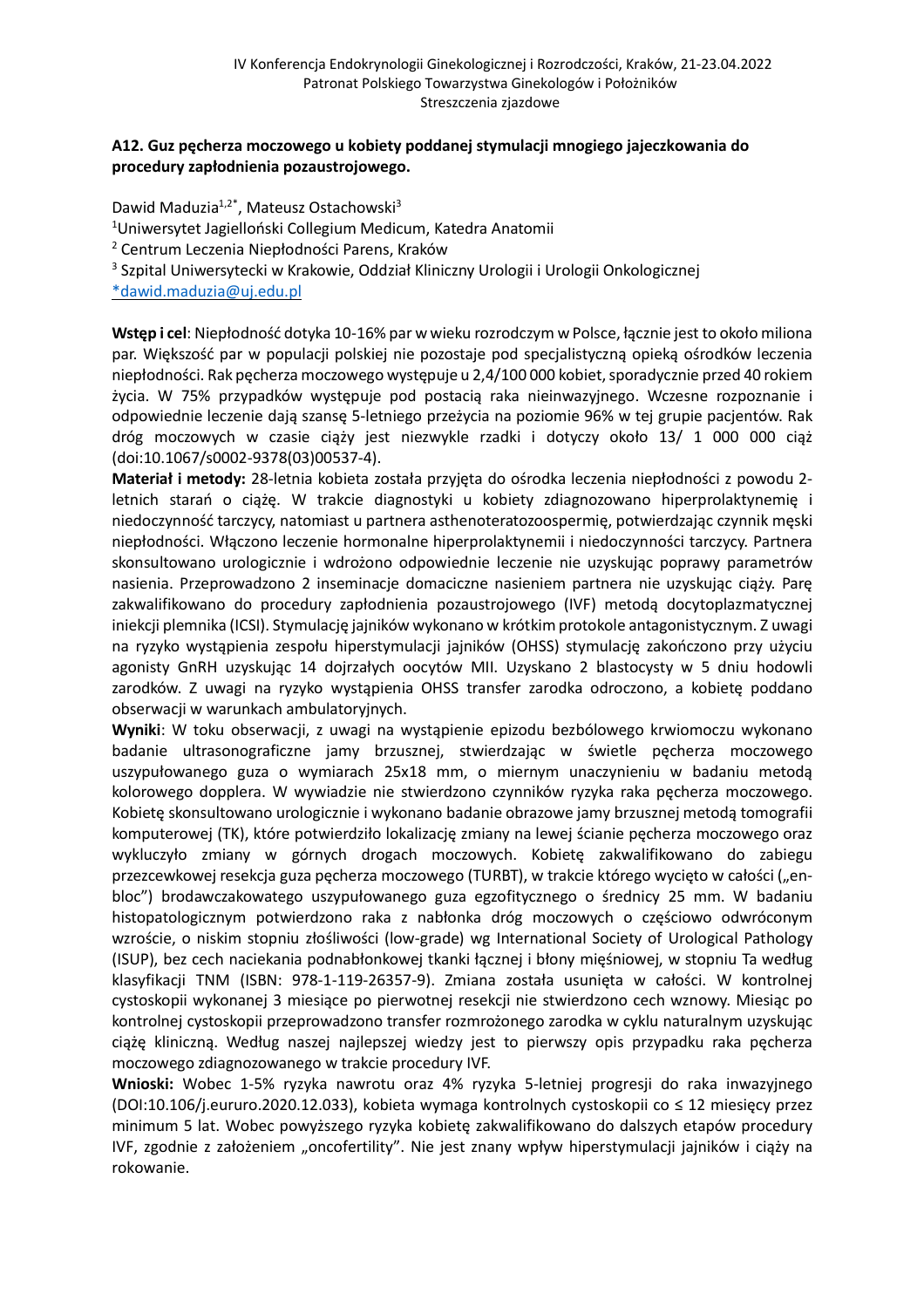#### **A13. Pharmacological treatment of tubal pregnancy with off-label use of letrozole: a case report.**

<sup>1,2</sup>Iwona Gawron\*, <sup>3,4</sup>Anna Wójtowicz, <sup>1,2</sup>Krzysztof Skotniczny, <sup>1,2</sup>Robert Jach

<sup>1</sup>Jagiellonian University Medical College, Department of Obstetrics and Gynecology, Clinic of Gynecological Endocrinology, Krakow

<sup>2</sup>University Hospital in Krakow, Clinical Department of Gynecological Endocrinology and Gynecology <sup>3</sup>Jagiellonian University Medical College, Department of Obstetrics and Gynecology, Clinic of Obstetrics and Perinatology

4 University Hospital in Krakow, Clinical Department of Obstetrics and Perinatology \*iwona.gawron@uj.edu.pl

**Introduction and purpose:** The literature reports on the effective treatment of tubal pregnancy with letrozole (DOI:10.1016/j.fertnstert.2020.04.001). Letrozole, by decreasing the concentration of estradiol, may disturb the physiological function of the corpus luteum, leading to miscarriage. Letrozole may provide a particularly attractive therapeutic option allowing to avoid the adverse effects of methotrexate (pregnancy contraindicated for at least 3 months, uncertain effect on ovarian reserve, hematological and hepatic complications) and laparoscopic salpingotomy (typical complications of surgery, risk of losing the physiological function of the fallopian tube). Letrozole may be a potential alternative in the event of contraindications to methotrexate and the lack of consent to surgery. We present a case of successful treatment of the tubal pregnancy (TP) with off-label use of letrozole in monotherapy.

**Material and methods:** A 38-year-old female, G3P1, was admitted at 5 weeks of gestation with a diagnosis of a pregnancy of unknown location. On admission, she was asymptomatic. In her past medical history she reported a cesarean section 4 years earlier, one spontaneous abortion 2 years earlier and polycystic ovary syndrome. Gynecological and transvaginal ultrasound (TVS) examinations were performed to diagnose TP in proximal portion of the right fallopian tube. After presenting possible treatment options: pharmacological treatment with methotrexate or letrozole, or surgical treatment by laparoscopic salpingotomy, the woman decided to be treated with off-label letrozole (participation in a clinical trial after giving informed consent, consent no. 1072.6120.321.2020). After achieving a satisfactory decrease in B-hCG concentration, the woman was discharged home and followed-up in outpatient clinic.

**Results:** TVS revealed a 28 mm lesion located in the proximal portion of the right fallopian tube, corresponding to an ectopic pregnancy in the right cornual portion of the uterus (DOI:10.1002/jum.14207). The basal concentration (day 0) of B-human Chorionic Gonadotropin (BhCG) was 2901 mIU/ml. Letrozole was administered at a dose of 2.5 mg twice daily orally for 10 days. Serial B-hCG levels were: day 4-2956 mIU/ml, day 7-2136 mIU/ml. The course of hospitalization was uneventful. The woman was discharged home in good general condition on day 7, and then she was followed up in the outpatient clinic. The ultrasound images of the lesion over time are shown in Pic. 1. B-hCG concentration, typical for non-pregnant women, was obtained on day 60. Another follow-up was made because of a positive pregnancy test. TVS revealed a normal early pregnancy and a typical corpus luteum in the left ovary. The course of pregnancy was uneventful. In the 39th week of pregnancy, a cesarean section was performed, giving birth to a healthy full-term male newborn.

**Conclusions:** Treatment with letrozole alone was found to be an effective and safe option enabling achieving subsequent pregnancy. Identifying the target population that would benefit from letrozole treatment and the most appropriate dosing regimen remains a target for further research.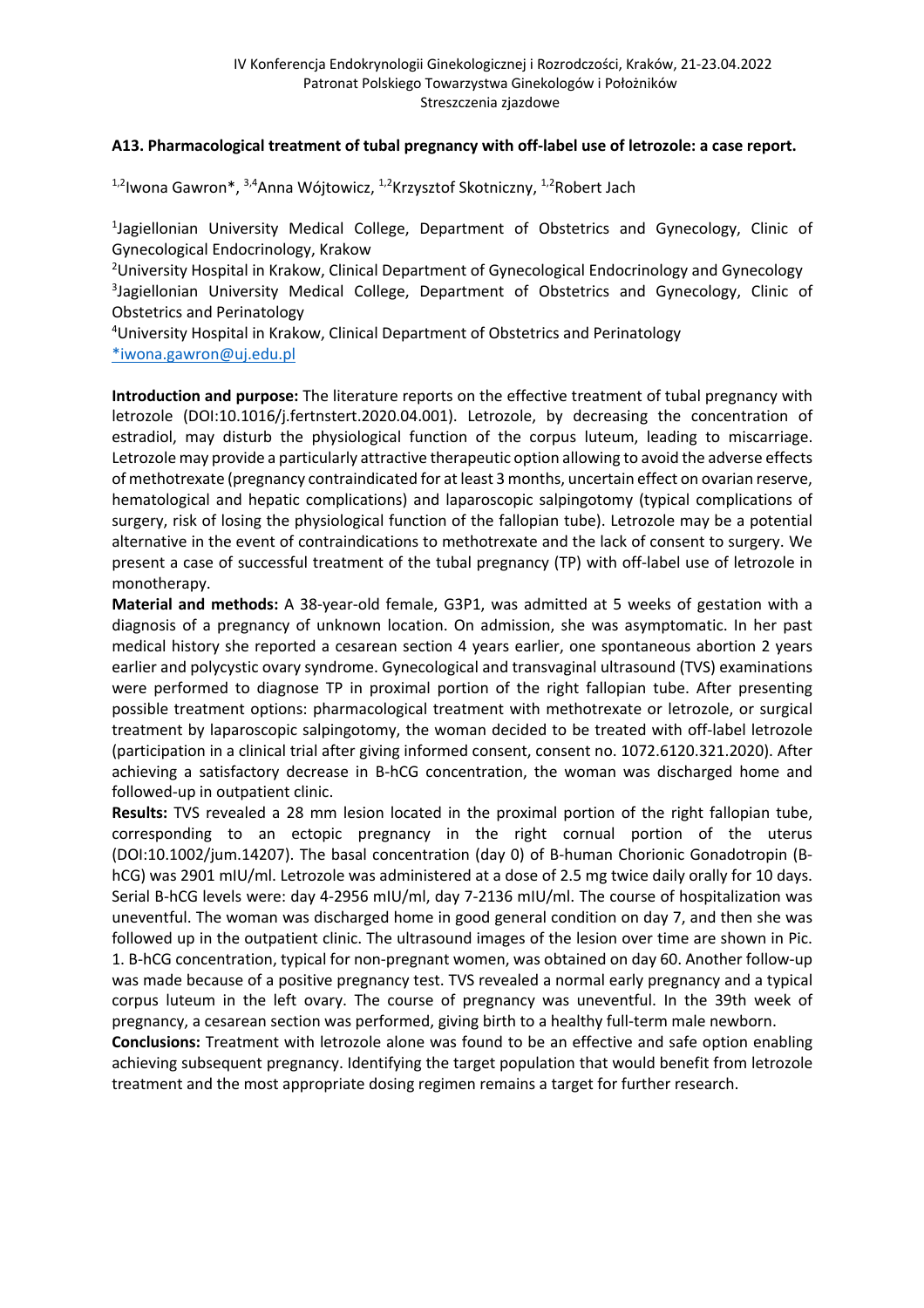**A14. Hormonal and metabolic profile in women with premature ovarian insufficiency versus agematched premenopausal and postmenopausal women.**

Magdalena Piróg , Anna Pulka 1, Olga Kacalska-Janssen 1, Robert Jach

<u>.</u><br>Klinika Endokrynologii Ginekologicznej i Ginekologii, Szpital Uniwersytecki w Krakowie, Collegium Medicum Uniwersytetu Jagiellońskiego

**Introduction and aim:** Estrogen deficiency observed mainly in postmenopausal women lead to dyslipidemia and insulin resistance and, consequently, increase the risk of metabolic syndrome and cardiovascular disease (CVD), which remains to be the most common female cause of morbidity and mortality in Europe. Women with primary ovarian insufficiency (POI) experience the most extreme form of menopause since estrogen deficiency period last nearly half of their lifetime and therefore have higher risk of CVD development.

The aim of this study is to determine the metabolic phenotype in women with POI and compare it with age-matched women with preserved ovarian function and postmenopausal women.

**Materials and methods**: In this prospective case-control study three hundred thirty-nine women from the Department of Gynaecological Endocrinology of the University Hospital were enrolled between Jan 2015 to Dec 2021 to one of the following groups:

1) women with POI (n=116)

2) premenopausal women age-matched to POI women (n=116).

3) postmenopausal women >40 yrs old (n=127).

We collected data containing the age of menarche and the date of last menstruation, medical history. The following measurements were performed: weight, height, blood pressure. BMI was

calculated as weight (kg) divided by the square of height  $(m^2)$ . Hormones (including estradiol, testosterone, FSH, LH, dehydroepiandrosterone sulphate – DHEA-S), sex hormone binding globuline (SHBG), lipid profiles together with both glucose (Glu), and insulin (Ins) levels indicated during oral glucose tolerance test (OGTT) were marked in all women.

**Results:** 

POI vs. premenopausal women:

Our study showed no differences regarding BMI between POI women and age-matched participants. In the POI group, we found less favourable lipid profile reflected by elevated both total cholesterol (+5.8%) and LDL-C levels (+10.2%) compared to the premenopausal women. In contrary to the healthy women, POI group showed higher Glu0 level (+3.9%) together with increased both Ins60 and Ins120 levels (+8.5% and +49.6%, respectively). Intergroup analysis revealed typical differences in hormone changes indicated by both elevated FSH (by 11.5 - times) and LH levels (by 4.2-times) accompanied by reduced E2 concentration (by 12.1-times) in POI group compared to the remaining group. POI women had 1.3% lower DHEA-S than women with preserved ovarian function.

POI vs. postmenopausal women:

In general, POI group demonstrated lower E2 (by 2.87-times) along with higher FSH (+12.1%), LH (+20.8%), testosterone (+73.8%), DHEA-S (+42%) and TSH (+31.55%) compared to all postmenopausal women. POI women showed unfavorably altered metabolic profile reflected by increased TG (+14.4%) along with elevated both Ins0 (+52%) and Ins120 (+21.3%) in contrary to all postmenopausal women. **Conclusions:** POI women showed unfavourably altered metabolic profile when compared to agemathed premenopausal women and postmenopausal ones. Implementation and appropriate metabolic diagnostics and treatment in women with POI may allow to reduce the impact of hypoestrogenism and the development of CVD.